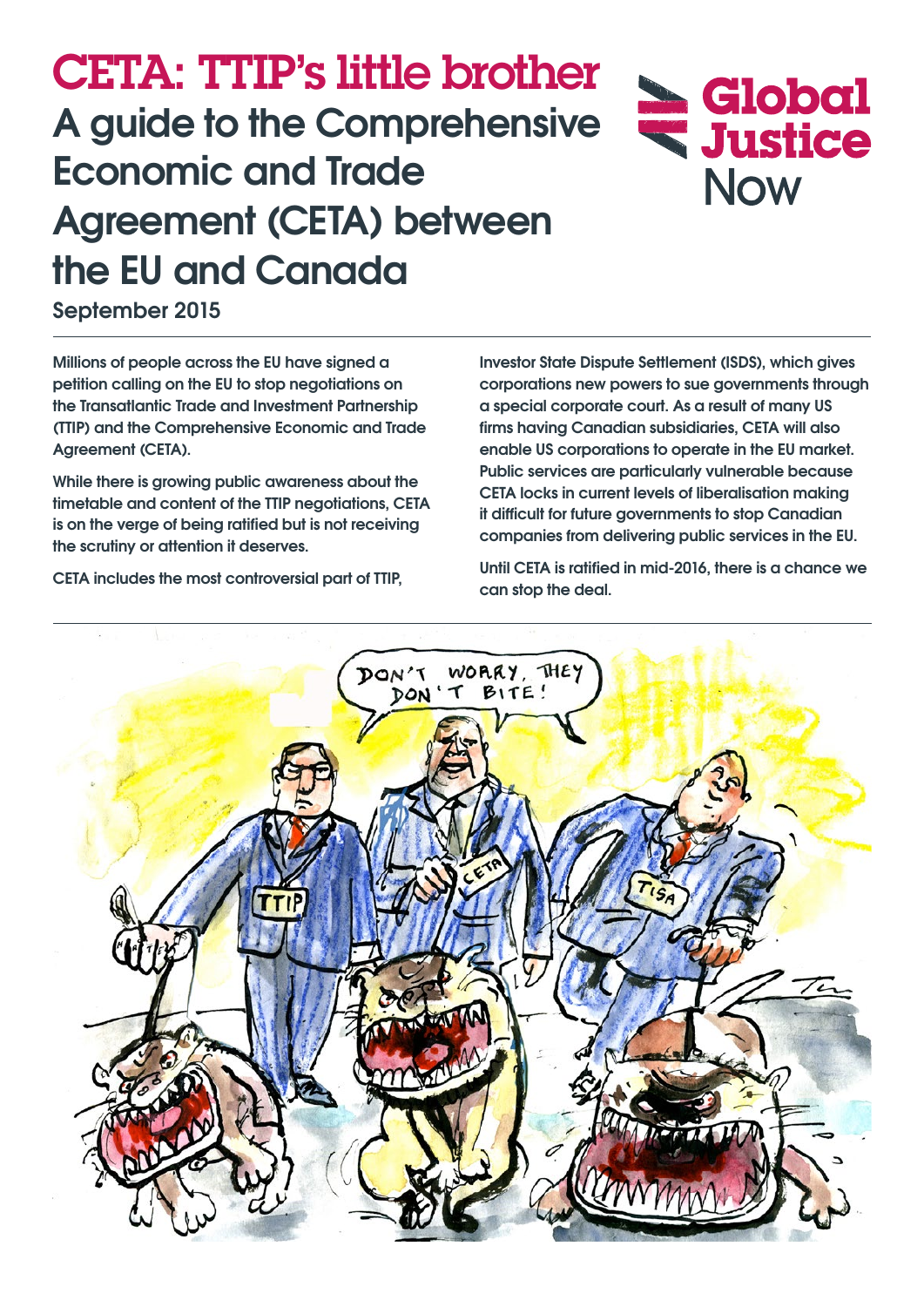#### About CETA

**CETA has been negotiated between the EU and Canada since 2009. Like TTIP, it has been negotiated largely in secret. It is unlikely that MEPs will have read the whole 1500 page text and there has been no scrutiny by the UK Parliament at all. The final text was signed in September 2014 and has been waiting for the EU Parliament to ratify the deal ever since.** 

**The EU Commission argues that CETA will increase EU-Canada trade and services by 23% and increase EU Gross Domestic Product by about €12 billion a year. This is because it will remove 99% of tariffs from EU-Canadian trade and increase unconditional access to the EU and Canadian markets by businesses from each side. However, the benefits are less than certain, with other economists estimating that even seven years after the agreement comes into force, economic growth will only increase by 0.09% annually.**

### Secret Corporate Courts

CETA includes the parallel judicial system where corporations can sue governments, known as Investor State Dispute Settlement (ISDS), if they pursue any regulation or policy that could limit the profits a company is expecting to make. Whether this is the case or not is decided not by judges, but by a panel of corporate lawyers, who have a vested interest in encouraging more cases due to the way in which they are paid. There is no right of appeal.

97 G.W

ISDS has been used to by Veolia to sue Egypt for increasing the minimum wage and by numerous energy companies to sue Argentina for freezing energy prices. The awards given to multinational corporations have been gigantic. US oil company Occidental Petroleum, for example, won compensation of over £1.5 billion in a claim against Ecuador.

UK MPs held an inquiry on TTIP and ISDS and did not believe there was enough evidence to demonstrate why ISDS is necessary for states with strong judicial systems, such as the EU and US. Research by the UK's Department for Business Innovation and Skills (BIS) found there to be no economic benefits and significant political costs from ISDS.

ISDS has been proposed in TTIP but led to such

public and political outcry that earlier this month the EU Commission modified its position to call instead for an Investment Court System. This remains an unnecessary parallel legal system for corporations, but the hearings will be presided over by judges and will not be secret.

If the EU Commission does not want ISDS in TTIP anymore, then CETA should not be ratified as long as ISDS is part of the deal.

There are many US companies which are likely to use subsidiaries in Canada in order to take advantage of the ISDS provisions in CETA, including Wal-Mart, Chevron, Coca Cola and Monsanto. Canada is also home to highly litigious companies of its own. OceanaGold is a Canadian mining firm that is currently suing El Salvador for \$301 million because it declared a moratorium on mining in the country. Another Canadian mining company, Lone Pine Resources, even sued its own government through ISDS by using a US subsidiary to pose as a "foreign" company and attempt to extract \$250 million in compensation for Quebec's moratorium on fracking.

If we fail to stop CETA, then it is likely that we will also get much of what campaigners are seeking to avoid from ISDS in TTIP by the backdoor.

# Locking in privatisation

CETA poses a major threat to the UK's ability to renationalise or regulate public services. The negative list approach adopted in CETA means all public services are covered in the provisions of the agreement unless explicitly ruled out by governments (known as the list it or lose it approach). This is a first for an EU trade agreement. The EU has negotiated exclusions for public services, including health, education and social services, although the definition of what a public service is remains unclear. However, there is no exclusion for public services from ISDS .

CETA also includes a ratchet clause to lock in current levels of privatisation and liberalisation and increase the role of the private sector in the future. If Canadian or EU governments want to reduce or remove privatisation and liberalisation in the future they will break the terms of the agreement.

# Danger for the climate

CETA will provide a major opportunity for foreign energy and mining companies from Canada to step up fracking and other environmentally damaging activities in the UK and the EU.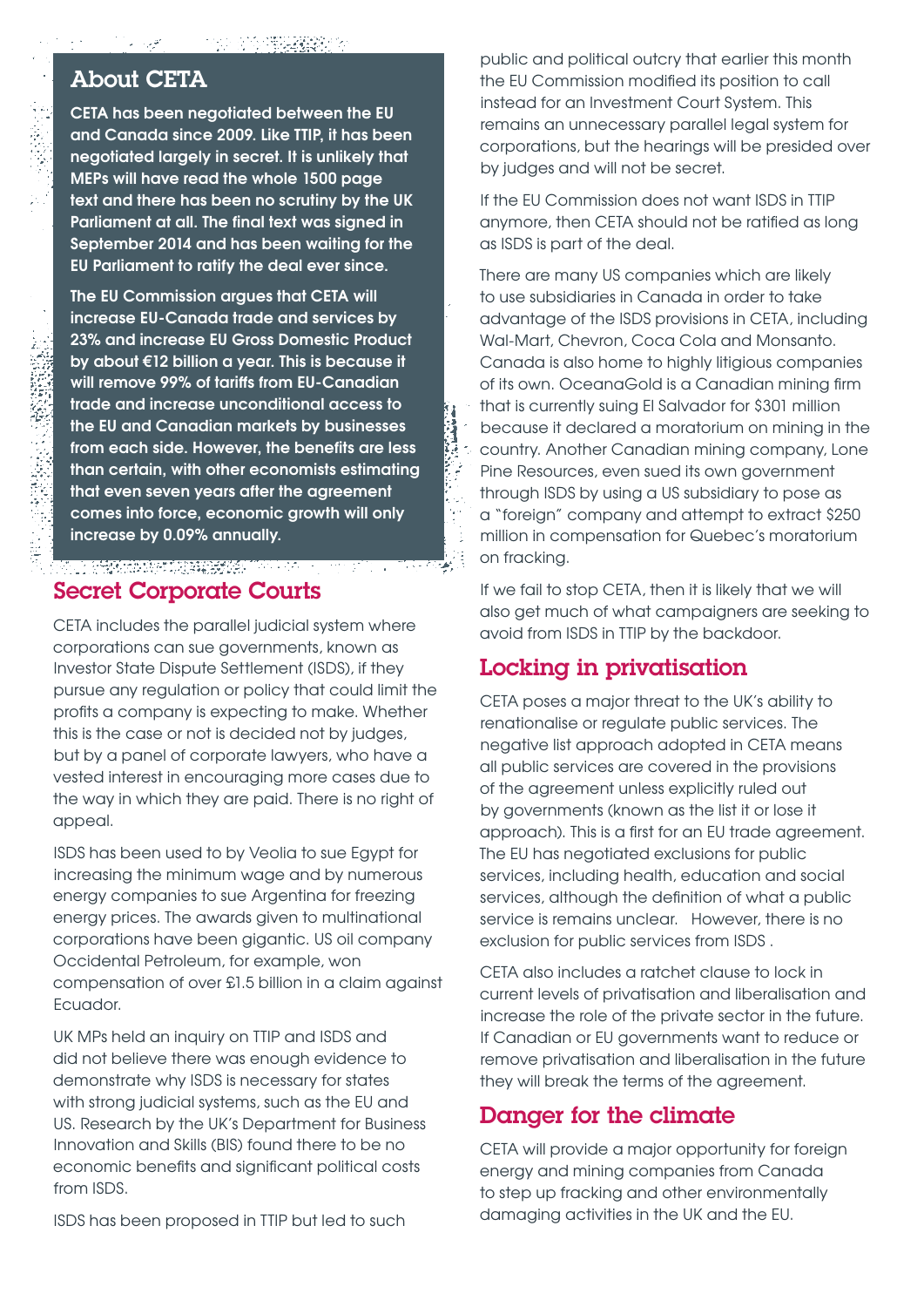In particular, the prospect of the EU importing carbon-intensive tar sands oil from Canada is a major threat to the climate. Since 2009, the EU has been planning to introduce a new Fuel Quality Directive (FQD) which would make it difficult to import tar sands oil. If CETA is ratified, the EU is unlikely to adopt a more robust FQD and imports of dirty tar sands oil will be guaranteed for the foreseeable future.

#### Weaker food standards

The UK has chosen not to protect UK food standards and labelling in CETA.

Across the EU, governments ensure that certain products can only be produced in explicit geographical areas through a system called Geographical Indications (GIs). This is why only sparkling wine made in the Champagne region of France can be called Champagne and Cornish pasties can only be called this if they are made in Cornwall.

The ability of small producers to protect locally produced food and the benefits it brings to local economies is important across the EU, and around the world.

France and Italy have negotiated 42 exemptions each to protect many of their products, including brie and parmesan cheese, but the UK has chosen to protect none of its GIs. Under CETA, we could be eating Yorkshire Wensleydale cheese produced in Ontario and Cornish pasties from Nunavut.

Furthermore, British exports are likely to be hit hard by increased competition from Canadian firms which produce their own Cornish pasties and Cumberland sausages instead of importing them from the UK.

A separate agreement between the EU and Canada already exists to protect Scotch whisky and other alcoholic beverages.

#### Threatening the ability to regulate in the public interest

CETA is explicit in its ambition to reduce regulation on business. Governments will be expected to provide corporations with licencing procedures that are as 'simple as possible' and that do not 'unduly complicate or delay their activities'. These provisions could make legitimate public enquiries or assessments open to challenge.

While the CETA text refers to the harmless sounding regulatory cooperation. In practice this can lead

to reducing standards in either the EU or Canada, whichever has the strictest regulations, in order to find a compromise between the different standards. This could lead to a race to the bottom in areas such as food safety, workers' rights and environmental regulation.

The ability of governments to protect their economies by regulating financial services is also at risk from CETA. Important measures could be restricted, such as limiting the growth or transactions of financial firms that have become 'too big to fail' . The onus will also be placed on governments to prove that this regulation is 'all and no more than is necessary'.

Information sharing is also a big element of regulatory cooperation. However, the proposals are likely to institutionalise the influence of multinational corporations because corporations will get greater and earlier access to any proposed regulation. It is unlikely they will be pushing for higher standards.

Unlike in TTIP, however, regulatory cooperation within CETA is mostly voluntary. While this is preferable, the power of voluntary measures to increase corporate influence should not be underestimated.

# Global context

CETA and TTIP are just two of many new trade deals which are currently being negotiated around the world.

12 countries in North America, Latin America, Australasia and Asia have been negotiating the Trans Pacific Partnership (TPP) for many years. It



*An aerial veiw of the Candian tar sands.*